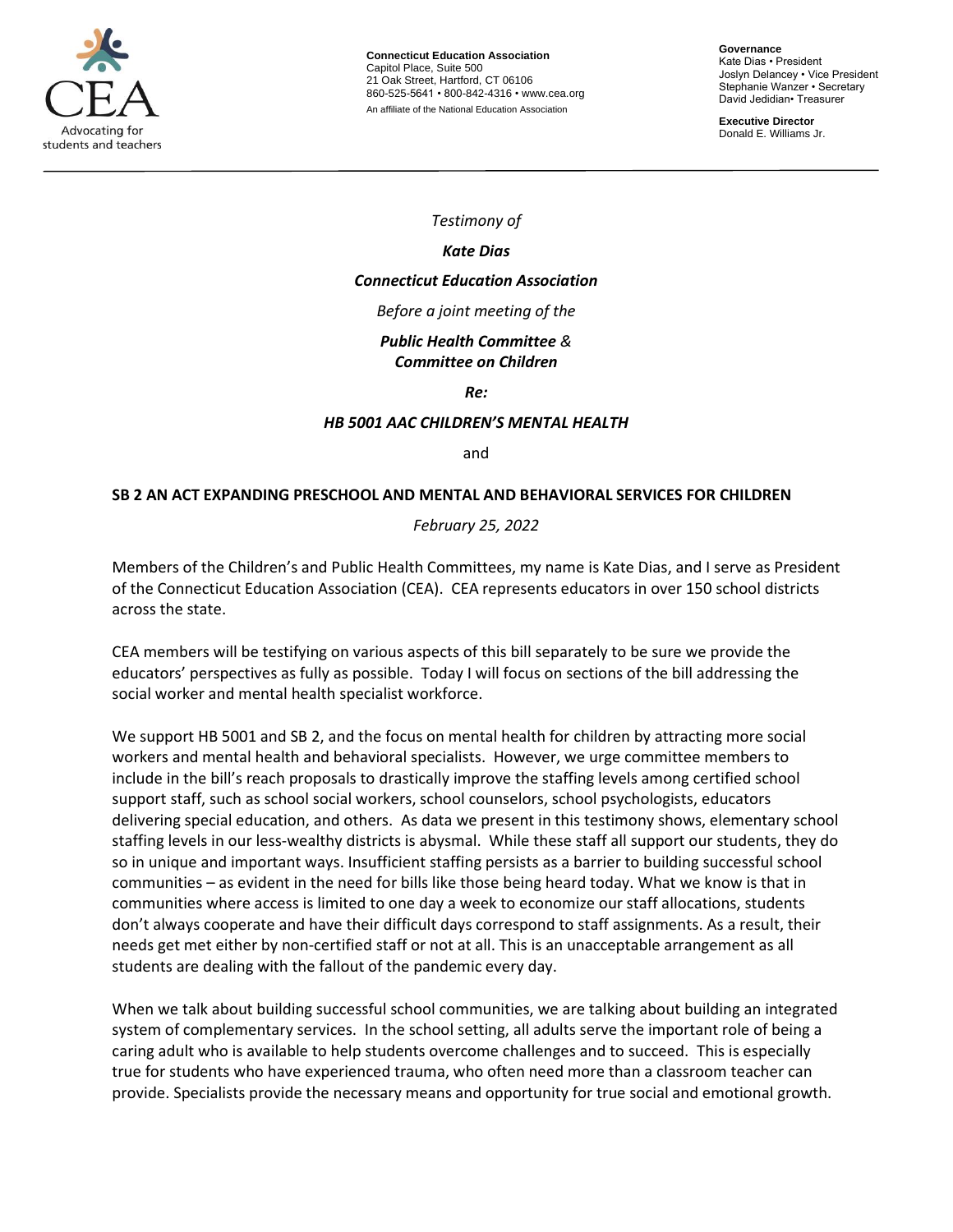But make no mistake, this is a numbers game. True mental health support requires people, not programs and curriculum. The single greatest influencer of improved student mental health is access to a supportive and trained adult.

Often, we think about the role of these specialists interchangeably, but they are truly unique. Each one provides an intervention that helps students in schools overcome behavioral and psychological obstacles to grow, learn, and succeed.

School counselors also address challenges to behavior and learning, but in a different way. They spend 80% of their time working directly with students from elementary school through grade 12. Their work is in three primary areas. First, school counselors help students with academic preparation. They coordinate instructional support services and help students set and achieve goals, including those required in student success plans (CGS 10-221(j)). Additionally, school counselors work with students to promote social emotional learning and emotional regulation. Third, and perhaps most familiarly, school counselors provide career guidance to help students plan for life after high school.

In addition to these key roles, a system of complimentary services requires sufficient numbers of school psychologists who are critical in providing diagnostic testing and more intensive support, special education teachers to ensure IEPs are carried out with fidelity, and speech pathologists to help students overcome communication deficiencies and with it build confidence. Unfortunately, as state and National Center for Education Statistics data show, the level of staffing in schools of critical support staff is insufficient.

The National Associations for School Counselors and School Psychologists recommend students per staff ratios of 250 and 500 respectively. How do Connecticut school districts stack up against these ratios? Here are some key observations in data from the National Center for Educational Statistics<sup>1</sup> (analyzed by CEA) and analyses commissioned by the American School Counselor Association:

## **School Psychologists**

- **66.7%** of the second-to-least-wealthy districts (DRG H) are understaffed for children in grades K-8 (more than 500 students per school psychologists).<sup>1</sup>
- **100%** of the least-wealthy districts (DRG I) are understaffed for children in grades K-8 (more than 500 students per school psychologists).<sup>2</sup>

#### **School Counselors**

- **100%** of the least-wealthy districts (DRG H and DRG I) are woefully understaffed for children in grades K-8 (more than 250 students per school counselors).
- Students in Connecticut districts with elementary school counselors report **51% higher graduations rates**. 1

 $1$  DRG H = Ansonia, Danbury, Derby, East Hartford, Meriden, Norwalk, Norwich, Stamford, West Haven.

 $2$  DRG I = Bridgeport, Hartford, New Britain, New Haven, New London, Waterbury, Windham